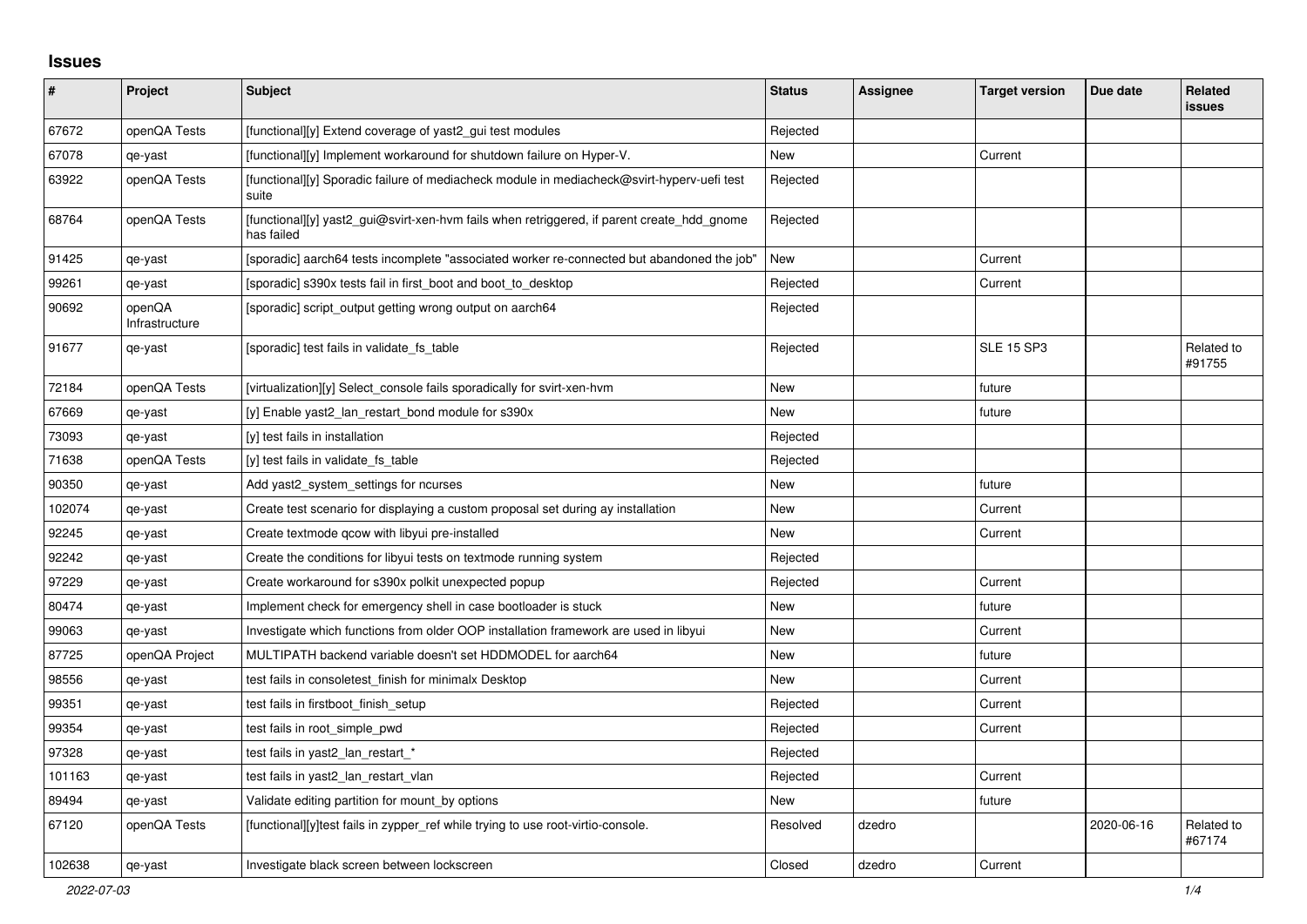| $\sharp$ | Project        | <b>Subject</b>                                                                     | <b>Status</b> | Assignee            | <b>Target version</b> | Due date   | <b>Related</b><br><b>issues</b>               |
|----------|----------------|------------------------------------------------------------------------------------|---------------|---------------------|-----------------------|------------|-----------------------------------------------|
| 97766    | qe-yast        | Adapt the order of activation for ZFCP with client for libyui-rest-api             | Closed        | geor                | Current               |            | Related to<br>#98811                          |
| 97325    | qe-yast        | Collect logs in autoyast reinstall when failing detecting disk after installation  | Closed        | geor                | Current               |            |                                               |
| 75424    | qe-yast        | [sporadic] test fails in force_scheduled_tasks                                     | Closed        | <b>JERiveraMoya</b> | <b>SLE 15 SP3</b>     |            |                                               |
| 97331    | qe-yast        | [timebox: 24h] Investigate failure in rebootmgr                                    | Closed        | JERiveraMoya        | Current               |            | Related to<br>#98832                          |
| 71116    | qe-yast        | [y] Add OpenQA test for OneClickInstall                                            | Closed        | JERiveraMoya        | <b>SLE 15 SP3</b>     |            |                                               |
| 67903    | openQA Tests   | [y][functional] Set partial sync for Debug and Source repositories                 | Resolved      | <b>JERiveraMoya</b> | <b>SLE 15 SP3</b>     | 2020-07-14 |                                               |
| 73306    | qe-yast        | [y][timeboxed:20h] test fails in await install                                     | Blocked       | JERiveraMoya        | Current               |            |                                               |
| 80272    | qe-yast        | Adapt yast2_expert_partitioner (before: yast2_storage_ng) in ppc64le to use libyui | Closed        | JERiveraMoya        | <b>SLE 15 SP3</b>     |            | Blocked by<br>#80840                          |
| 95392    | qe-yast        | Expand functionality of prepare_profile module                                     | Closed        | <b>JERiveraMoya</b> | Current               |            |                                               |
| 93029    | qe-yast        | Implement test module for Product selection using LibyuiClient in YaST Job Group   | Closed        | JERiveraMoya        | <b>SLE 15 SP3</b>     |            |                                               |
| 97760    | qe-yast        | Rewrite workaround for scrolling for bsc#1189550                                   | Closed        | <b>JERiveraMoya</b> | Current               |            |                                               |
| 97319    | qe-yast        | tests fail for ppc installation at different points                                | Closed        | <b>JERiveraMova</b> | Current               |            |                                               |
| 102515   | qe-yast        | validate_self_update greps only in /var/log/y2log and misses compressed logs       | Closed        | <b>JERiveraMoya</b> | Current               |            |                                               |
| 73096    | qe-yast        | [sporadic] msdos test fails in validate fs table                                   | Rejected      | JRivrain            | <b>SLE 15 SP3</b>     |            |                                               |
| 73474    | qe-yast        | Add more modules to yast2 firstboot                                                | Closed        | JRivrain            | <b>SLE 15 SP3</b>     |            |                                               |
| 80206    | qe-yast        | Adjust msdos scenario for the UI changes in the Expert Partitioner                 | Closed        | <b>JRivrain</b>     | <b>SLE 15 SP3</b>     |            |                                               |
| 93641    | qe-yast        | Create schedules for opensuse test suites                                          | Closed        | <b>JRivrain</b>     | <b>SLE 15 SP3</b>     |            | Related to<br>#94069,<br>Related to<br>#92479 |
| 73471    | qe-yast        | Enable yast2 firstboot in textmode                                                 | Closed        | <b>JRivrain</b>     | <b>SLE 15 SP3</b>     |            |                                               |
| 73477    | qe-yast        | Modify firstboot configuration for yast2 firstboot custom                          | Closed        | JRivrain            | <b>SLE 15 SP3</b>     |            |                                               |
| 67537    | openQA Project | [tools] Not possible to change hostname on Xen tests.                              | Resolved      | okurz               |                       | 2020-06-20 |                                               |
| 67822    | openQA Project | [tools] When using refspec for svirt-xen-hvm, openQA-SUT-2 fails                   | Resolved      | okurz               |                       | 2020-06-23 |                                               |
| 62243    | openQA Project | After latest updates, openQA has problematic behavior on Dell Precision 5810       | Resolved      | okurz               | Done                  |            | Related to<br>#62015,<br>Copied to<br>#62567  |
| 63460    | openQA Tests   | serial console stopped working on hyperv                                           | Rejected      | okurz               |                       |            |                                               |
| 67732    | openQA Tests   | [functional][y] Add yast2_lang module for other than 64bit machines                | Resolved      | oorlov              | <b>SLE 15 SP3</b>     | 2020-07-14 |                                               |
| 81310    | qe-yast        | [sporadic][timeboxed:10h] test fails in mediacheck on svirt uefi                   | Resolved      | oorlov              | future                |            |                                               |
| 87646    | qe-yast        | Create autoyast test using btrfs quota limit                                       | Closed        | oorlov              | <b>SLE 15 SP3</b>     |            |                                               |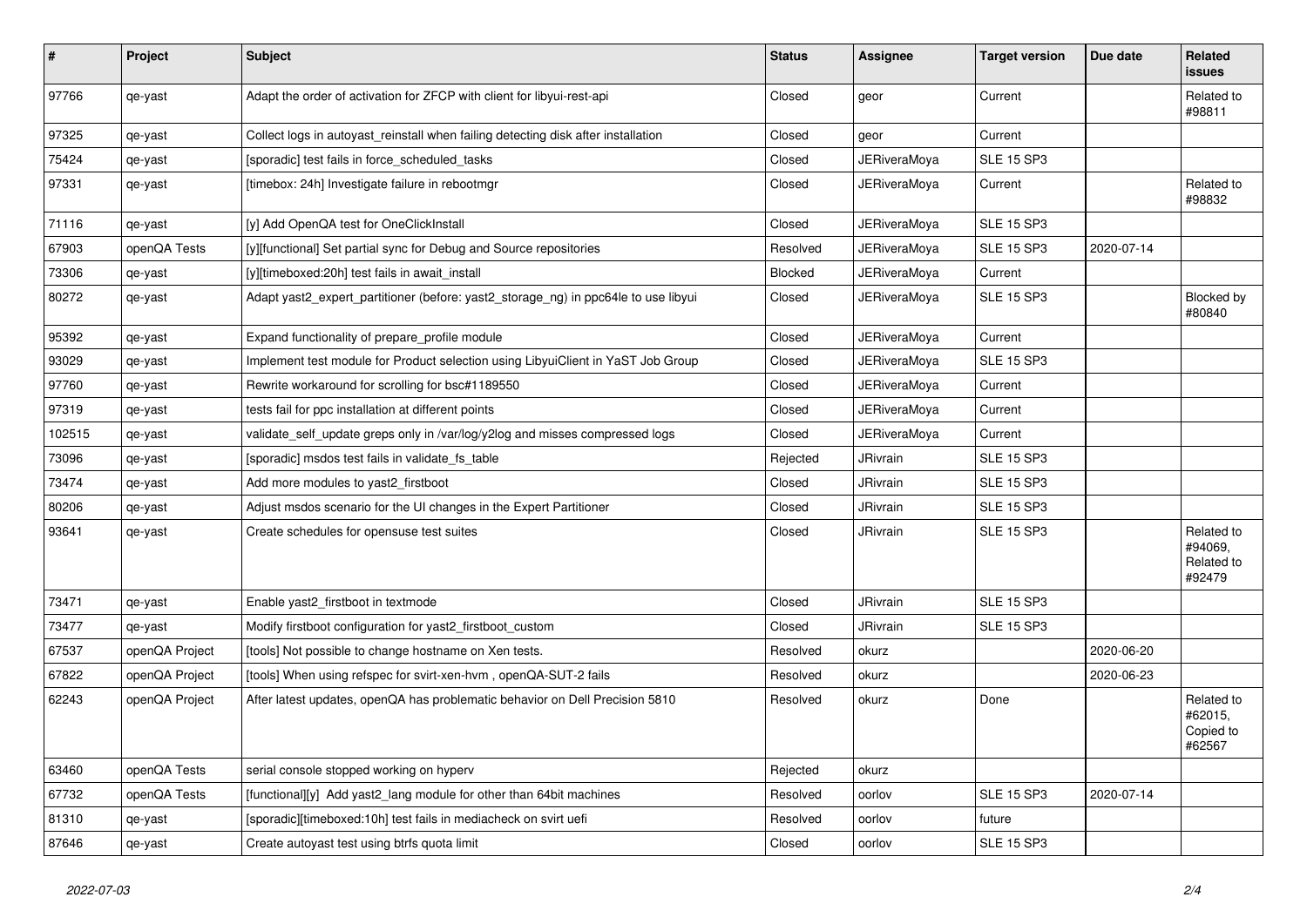| $\#$   | Project      | Subject                                                                                                     | <b>Status</b> | <b>Assignee</b>  | <b>Target version</b> | Due date   | Related<br>issues          |
|--------|--------------|-------------------------------------------------------------------------------------------------------------|---------------|------------------|-----------------------|------------|----------------------------|
| 91830  | qe-yast      | Investigate if a change of DH version for TLS negotiation can fix 'remote_controller' module                | Resolved      | oorlov           | <b>SLE 15 SP3</b>     |            |                            |
| 76885  | qe-yast      | Unit test for yast2-metapackage-handler OneClickInstallWorkerFunction.rb (part I)                           | Resolved      | oorlov           | <b>SLE 15 SP3</b>     |            |                            |
| 97316  | qe-yast      | test fails in releasenotes origin                                                                           | Closed        | rainerkoenig     | Current               | 2021-09-23 |                            |
| 101370 | qe-yast      | test fails in yast2_firewall due to recent modification the interface zone                                  | Blocked       | rainerkoenig     | Current               |            |                            |
| 64688  | openQA Tests | [functional][y] Travis check detect_unused_modules is taking 4 minutes to be completed.                     | Resolved      | riafarov         | future                | 2020-06-02 |                            |
| 67117  | openQA Tests | [functional][y]test fails in yast2_proxy and yast2_dns_server                                               | Resolved      | riafarov         | <b>SLE 15 SP2</b>     | 2020-06-16 |                            |
| 80210  | openQA Tests | [ppc64le] ppc64le-hmc tests fail in bootloader start                                                        | Rejected      | riafarov         |                       |            |                            |
| 89932  | qe-yast      | [sporadic] stabilize partitioning_firstdisk                                                                 | Closed        | riafarov         | <b>SLE 15 SP3</b>     |            |                            |
| 80276  | qe-yast      | [sporadic][timeboxed:12h] autoyast_reinstall@s390x-kvm-sle12 fails in installation                          | Closed        | riafarov         | <b>SLE 15 SP3</b>     |            |                            |
| 91350  | qe-yast      | [timeboxed:16h][sporadic] test fails in verify_undelete_snapshots                                           | Closed        | riafarov         | <b>SLE 15 SP3</b>     |            |                            |
| 69751  | openQA Tests | [y] Module validate_encrypt fails on s390x-kvm-sle12                                                        | Resolved      | riafarov         | <b>SLE 15 SP3</b>     | 2020-09-08 | Has<br>duplicate<br>#69991 |
| 71641  | openQA Tests | [y] test fails in sshd for ppc64le-hmc-4disk                                                                | Resolved      | riafarov         | <b>SLE 15 SP3</b>     | 2020-10-06 |                            |
| 69658  | openQA Tests | [y] test fails in yast2_control_center                                                                      | Resolved      | riafarov         | <b>SLE 15 SP3</b>     |            |                            |
| 80212  | qe-yast      | Adjust cryptlym scenario for the UI changes in the Expert Partitioner                                       | Rejected      | riafarov         | <b>SLE 15 SP3</b>     |            |                            |
| 80204  | qe-yast      | Adjust lvm+resize_root scenario for the UI changes in the Expert Partitioner                                | Closed        | riafarov         | <b>SLE 15 SP3</b>     |            |                            |
| 73642  | qe-yast      | Modify allmodules+allpatterns+registration test suite                                                       | Closed        | riafarov         | <b>SLE 15 SP3</b>     |            | Related to<br>#73645       |
| 73363  | qe-yast      | sporadic failure for btrfs_libstorage-ng@64bit-ipmi                                                         | Closed        | riafarov         | <b>SLE 15 SP3</b>     |            |                            |
| 80220  | qe-yast      | test choses wrong product for installation                                                                  | Rejected      | riafarov         | <b>SLE 15 SP3</b>     |            |                            |
| 81248  | qe-yast      | test fails in snapshots_small_root on aarch64                                                               | Rejected      | riafarov         | <b>SLE 15 SP3</b>     |            |                            |
| 91136  | qe-yast      | Textmode test suite fails for s390x-kvm                                                                     | Rejected      | riafarov         | <b>SLE 15 SP3</b>     |            |                            |
| 91130  | qe-yast      | Use libyui for btrfs libstorage-ng ipmi and zVM                                                             | Closed        | riafarov         | <b>SLE 15 SP3</b>     |            |                            |
| 64325  | openQA Tests | [functional][y] Add check in autoyast installation test with wrong autoyast profile path                    | Resolved      | syrianidou_sofia |                       | 2020-05-05 |                            |
| 67126  | qe-yast      | [functional][y] Add validation module for nis mm tests                                                      | Resolved      | syrianidou_sofia | <b>SLE 15 SP2</b>     | 2020-06-30 |                            |
| 64204  | openQA Tests | [functional][y] test fails in yast2_lan_restart                                                             | Resolved      | syrianidou_sofia |                       | 2020-03-10 |                            |
| 64466  | openQA Tests | [functional][y][hyper-v][timeboxed:16h] test fails in shutdown                                              | Resolved      | syrianidou_sofia | Milestone 35+         | 2020-05-19 |                            |
| 63814  | openQA Tests | [functional][y][virtualization][hyperv][timeboxed:12h] msdos test for hyperv, fails in<br>validate fs table | Resolved      | syrianidou_sofia | Milestone 32          | 2020-04-07 |                            |
| 97709  | qe-yast      | [sporadic] accept_timezone_configuration fails to navigate next screen                                      | Closed        | syrianidou_sofia | Current               |            |                            |
| 88480  | qe-yast      | [sporadic] boot encrypt doesn't unlock encrypted disk for cryptlym@ppc64le                                  | Closed        | syrianidou_sofia | <b>SLE 15 SP3</b>     |            |                            |
| 71122  | qe-yast      | [y][timeboxed:12h] Organize and open tickets for yast-matepackage-handler unit test                         | Resolved      | syrianidou_sofia | <b>SLE 15 SP3</b>     |            |                            |
| 71653  | openQA Tests | [y][timeboxed:20h] Investigate sporadic failure in prepare_test_data                                        | Resolved      | syrianidou_sofia | <b>SLE 15 SP3</b>     | 2020-10-06 |                            |